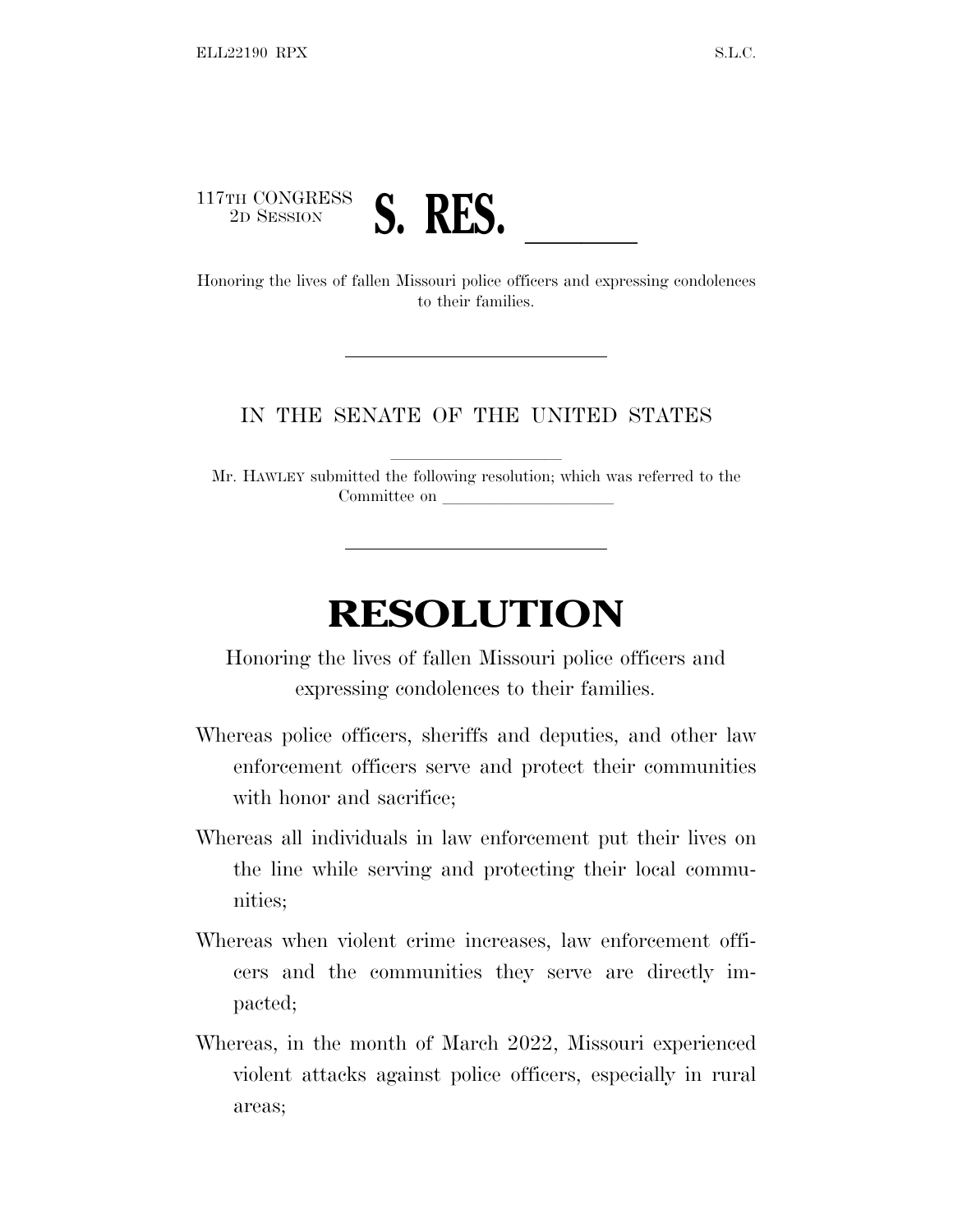Whereas, in a 20-day period, 6 police officers in Missouri were shot in the line of duty, 3 of whom suffered injuries that were fatal; and

Whereas these fallen officers include—

(1) Corporal Benjamin Lee Cooper of the Joplin Police Department, who passed away in the line of duty on March 8, 2022, after attempting to take a suspect into custody;

(2) Police Officer Jake Alexander Reed of the Joplin Police Department, who passed away from injuries sustained in the line of duty on March 11, 2022, after attempting to take a suspect into custody; and

(3) Patrolman Lane Anthony Burns of the Bonne Terre Police Department, who passed away in the line of duty on March 17, 2022, after responding to a disturbance: Now, therefore, be it

1 *Resolved,* That the Senate—

- 2 (1) expresses deep condolences for the Missouri 3 police officers who made the ultimate sacrifice in the 4 line of duty;
- 5 (2) recognizes the countless selfless and heroic 6 actions carried out by local law enforcement officers;
- 7 (3) expresses strong support for police officers 8 and law enforcement officers in rural areas and 9 across the United States that serve and protect their 10 local communities;
- 11 (4) recognizes the need to ensure that rural law 12 enforcement departments have the proper equip-13 ment, training, and resources necessary to protect